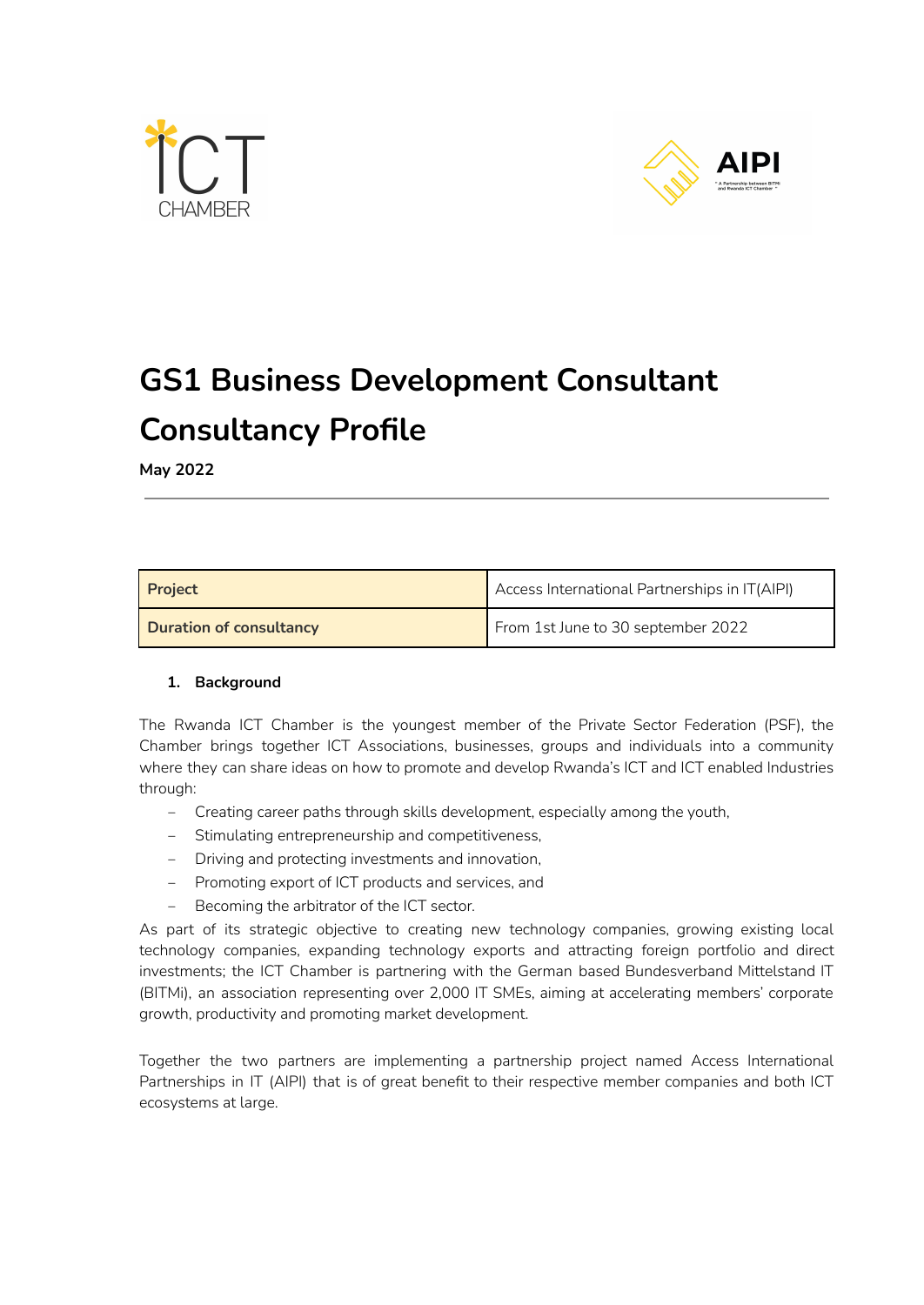## **2. Primary Job Purpose**

The main objective of the planned and ongoing activities is to implement measures that make an important contribution to increase prosperity, employment, business cooperation and improving the investment frameworks in order to facilitate further economic development and growth in the ICT field in both countries.

It's in that regard that AIPI with the support of GS1 Germany is facilitating the set up of GS1 Rwanda. To achieve this goal of establishing the GS1 Rwanda organization, different stakeholders need to come together as a community and jointly submit an application to GS1 Global. To ensure that this is successful, The project is looking for a business development expert to support the project team throughout the entire process. The expert's main task will be to take the lead in organizing technical / business workshops and community breakfasts to gather information and put together a sustainable business plan that fits the Rwandan context .

## **Duties and responsibilities:**

1. Developing the Business Plan for GS1 Rwanda and to provide guidance on the operations of the system/structure.

Under the overall guidance of the Rwanda ICT Chamber Chief Executive Office, and AIPI Project director with the supervision of AIPI Project Managers, the consultant will undertake the following:

- ➔ Develop a comprehensive business plan/case for GS1 Rwanda.
- → Gather relevant documentation on the use of GS1 Standards in Rwanda; ie. potential competitors.
- → Identify and benchmark from other established GS1 Organization their setup and sustainability strategies.
- → Describe the business model, including the marketing strategy and sources of income.
- → Work out the appropriate costing, including a portion for core funding, for each services provided
- → Project sales projection of GS1 services over the next five years
- $\rightarrow$  Project the time to reach the break-even status
- → Provide organizational management structure and skill set required to meet the requirements of the business plan

Based on the objectives the consultant will be required to provide an analysis of the present scenario and develop a detailed business, costing and marketing plan that is expected to provide overall direction to GS1 Rwanda operations making it sustainable, efficient and growth oriented in the long run. The plan should be time bound and show clear achievable targets within defined timelines. The Business Plan to have the following sections at the minimum:

- 1. Executive summary
- 2. Analysis of the services offered

3. Analysis of the organizational status, skill sets, running cost (broken to each services) and gaps

thereof

- 4. Analysis of the market and potential customers
- 5. Comparative advantage
- 6. Business Model and description of operation/s for each services
- 7. Costing for each services
- 8. Marketing strategy
- 9. Modified organizational management structure & new skill sets
- 10. Projection of business returns over 5 years
- 11. Financial/funding needs till break-even status